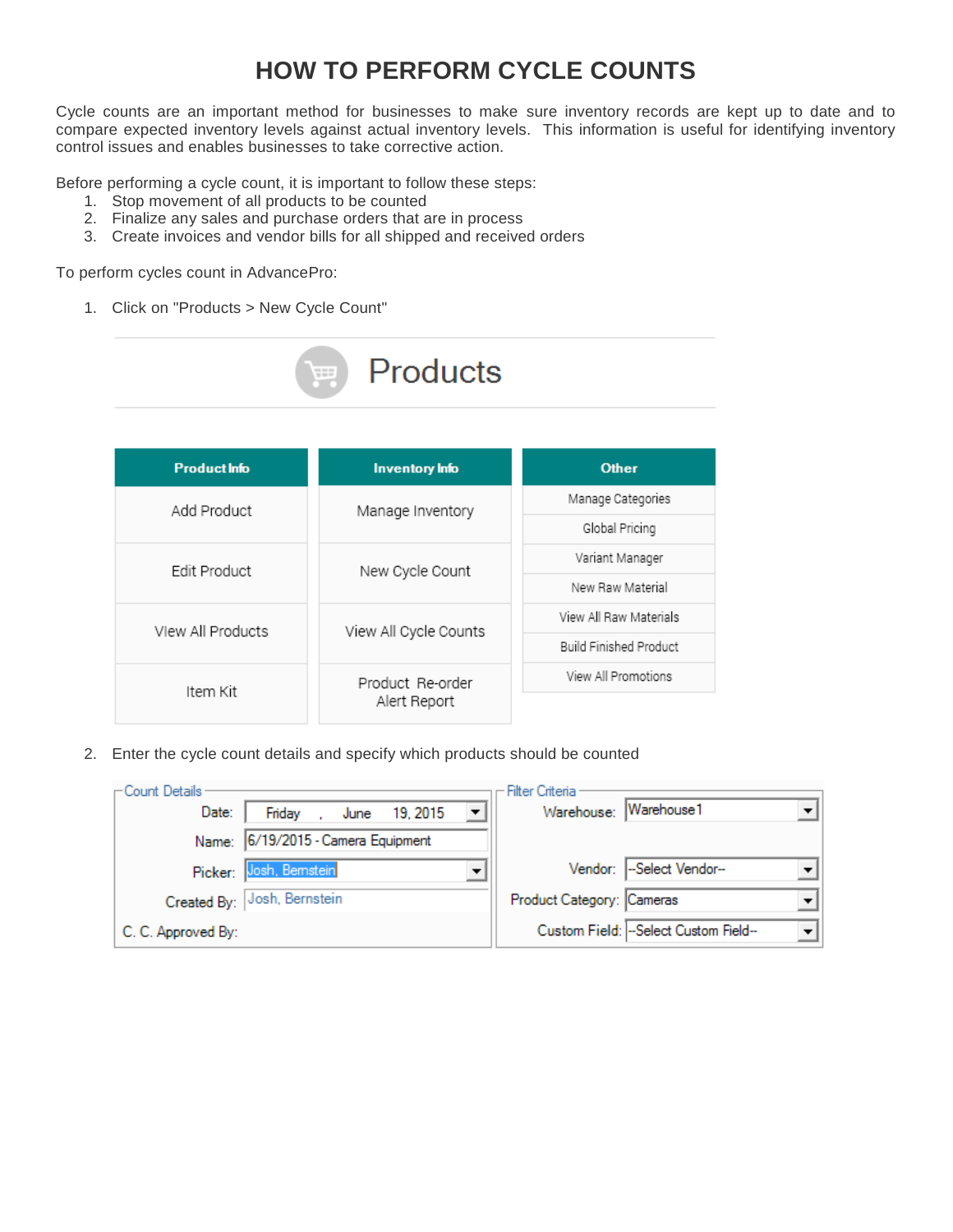3. Click "Start" at the bottom right hand side of the screen in order to begin the cycle count

|                                                           |                                         |             |   | (New)                |                         |                                    |         |                           |                                     |                          |
|-----------------------------------------------------------|-----------------------------------------|-------------|---|----------------------|-------------------------|------------------------------------|---------|---------------------------|-------------------------------------|--------------------------|
| - Scan Box                                                |                                         |             |   |                      | Count Details           |                                    |         | Filter Criteria           |                                     |                          |
| Scan Type                                                 |                                         |             |   |                      | Date:                   | Friday , June 19, 2015             |         | Warehouse: Warehouse1     |                                     | $\overline{ }$           |
| SKU#<br>ᅬ<br>Oty                                          |                                         |             |   |                      |                         | Name: 6/19/2015 - Camera Equipment |         |                           |                                     |                          |
| $\overline{1}$                                            |                                         |             |   |                      | Picker:                 | Josh, Bemstein                     | ᅬ       |                           | Vendor: -Select Vendor-             | <b>z</b>                 |
| - UOM Details -                                           |                                         |             |   |                      |                         | Created By: Josh, Bernstein        |         | Product Category: Cameras |                                     | $\overline{\phantom{0}}$ |
| BreakDown QTY                                             |                                         |             |   |                      | C. C. Approved By:      |                                    |         |                           | Custom Field: -Select Custom Field- | $\overline{\phantom{0}}$ |
|                                                           |                                         |             |   |                      |                         |                                    |         |                           |                                     |                          |
| $\sqrt{\left \text{SKU }\right _{\text{F}}}$<br><b>No</b> | Product                                 | $\boxed{5}$ | 爾 | 廖                    | QTY shortcode           |                                    | Comment |                           |                                     | 日间                       |
| CEOSRT3<br>$\overline{1}$                                 | CANNON EOS Rebel T3                     |             |   | $\overline{\bullet}$ | $\circ$                 |                                    |         |                           |                                     |                          |
| N17-55mm<br>$\overline{2}$                                | Nikon 17-55mm f/2.8G ED-IF AF-S DX Lens |             |   | Ø                    | ᠊ᢐ                      |                                    |         |                           |                                     | E                        |
| ND3200<br>$\overline{\mathbf{3}}$                         | Nikon D3200                             |             |   | G                    | $\overline{\mathbf{0}}$ |                                    |         |                           |                                     |                          |
| ND750<br>$\frac{4}{7}$                                    | Nikon D750 FX-format Digital SLR        |             |   | $\bullet$            | न                       |                                    |         |                           |                                     | E                        |
|                                                           |                                         |             |   |                      |                         |                                    |         |                           |                                     |                          |
| $\triangleq$                                              |                                         |             |   |                      |                         |                                    | Start   | Complete                  | Cancel                              | Close                    |
| $\mathbf{r}$                                              |                                         |             |   |                      |                         |                                    |         |                           |                                     |                          |

- 4. Click the print icon  $\left($ **b**) at the bottom left hand corner of the screen
- 5. Take the cycle count printout and fill in actual inventory quantities

|                                                                                             | cycle count report                                                             |                           |           |
|---------------------------------------------------------------------------------------------|--------------------------------------------------------------------------------|---------------------------|-----------|
| date: Friday, June 19, 2015<br>name: 6/19/2015 - Camera Equipment<br>picker: Josh Bernstein | (IN PROGRESS)<br>status:<br>warehouse: Warehouse1<br>vendor: --Select Vendor-- | product category: Cameras | 6/19/2015 |
| $# no$ product                                                                              | sku                                                                            | gty scanned date          | comment   |
| <b>CANNON EOS Rebel T3</b>                                                                  | CEOSRT3                                                                        |                           |           |
| 2 Nikon D3200                                                                               | ND3200                                                                         |                           |           |
| 3 Nikon D750 FX-format Digital SLR                                                          | <b>ND750</b>                                                                   |                           |           |
| 4 Nikon 17-55mm f/2.8G ED-IF AF-S DX Lens                                                   | N17-55mm                                                                       |                           |           |

6. Once the cycle count sheet has been filled out, click "Products > View All Cycle Counts" and select "In Progress", then select your cycle count

| CycleCount Name | Warehouse                    |           |            |               | □ All □ Open   In Progress   Approved   Completed   Cancelled   6/19/2015   8/19/2015   © 0 |
|-----------------|------------------------------|-----------|------------|---------------|---------------------------------------------------------------------------------------------|
|                 |                              |           |            |               |                                                                                             |
|                 | Name                         |           | Warehouse  | <b>Status</b> | Approved                                                                                    |
|                 | 6/19/2015 - Camera Equipment | 6/19/2015 | Warehouse1 | In Progress   |                                                                                             |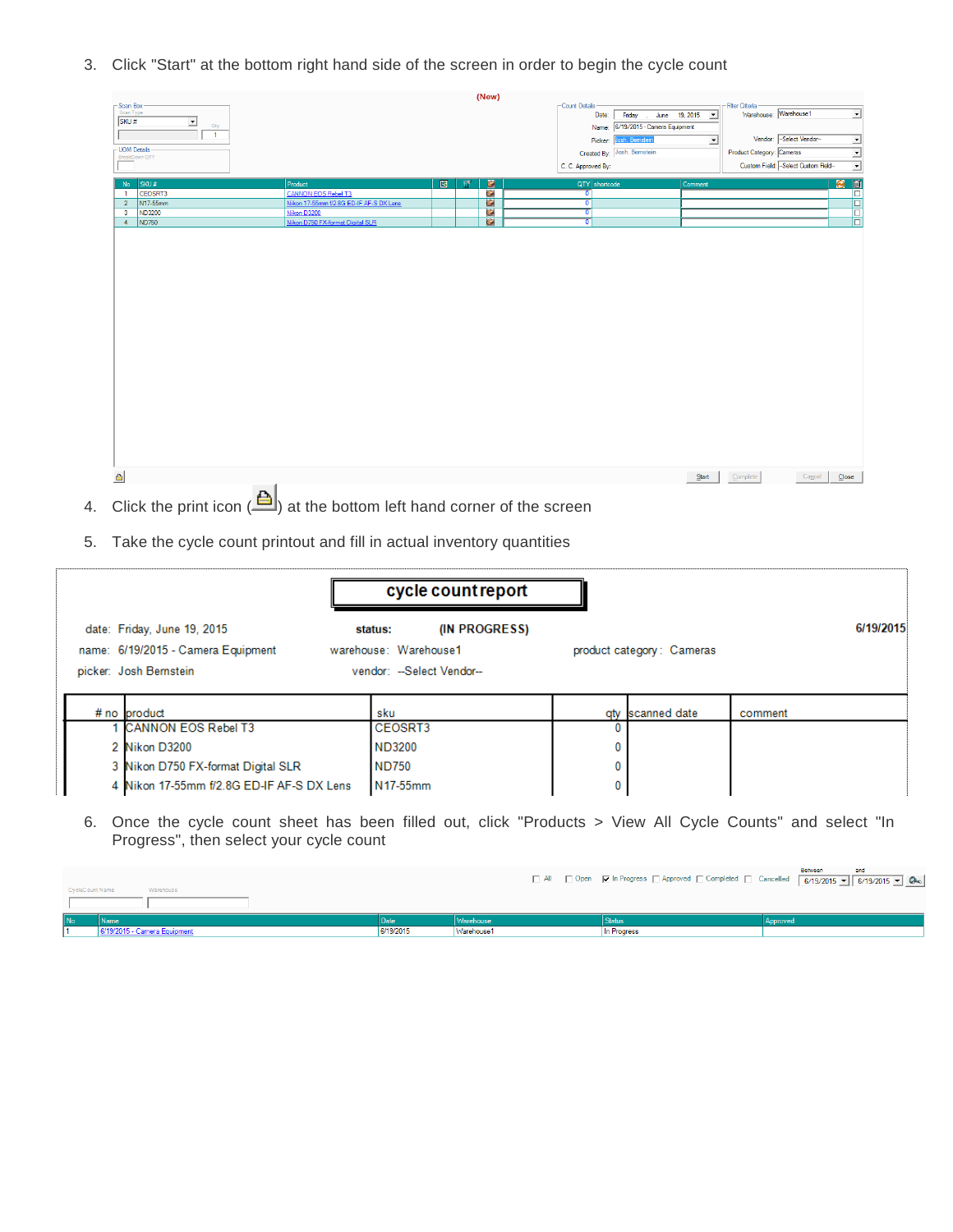7. Fill in the actual quantities that have been counted and click "save" at the bottom right hand side of the screen, then click "Complete"

|                                |                |                                         |             | (IN PROGRESS) |        |                           |                                    |         |                           |                          |
|--------------------------------|----------------|-----------------------------------------|-------------|---------------|--------|---------------------------|------------------------------------|---------|---------------------------|--------------------------|
| Scan Box<br>Scan Type<br>SKU # |                |                                         |             |               |        | Count Details             |                                    |         | Filter Criteria           |                          |
|                                | ᅬ              |                                         |             |               |        | Date:                     | Friday , June 19, 2015             |         | Warehouse: Warehouse1     | $\overline{\phantom{a}}$ |
|                                | Oty            |                                         |             |               |        |                           | Name: 6/19/2015 - Camera Equipment |         |                           |                          |
|                                | $\overline{1}$ |                                         |             |               |        |                           | Picker: Josh, Bemstein             | ᅬ       | Vendor:                   | $\overline{z}$           |
| - UOM Details -                |                |                                         |             |               |        |                           | Created By: Josh, Bernstein        |         | Product Category: Cameras | $\overline{\phantom{a}}$ |
|                                | BreakDown QTY  |                                         |             |               |        | C. C. Approved By:        |                                    |         | Custom Field:             | $\overline{\phantom{a}}$ |
|                                |                |                                         |             |               |        |                           |                                    |         |                           |                          |
|                                | $No$ SKU#      | Product                                 | $\boxed{5}$ | Unit          | PickL. | QTY shortcode             |                                    | Comment |                           | $\frac{1}{6}$            |
| $\overline{1}$                 | CEOSRT3        | <b>CANNON EOS Rebel T3</b>              |             |               |        | $\overline{10}$           |                                    |         |                           |                          |
| 2 <sup>7</sup>                 | N17-55mm       | Nikon 17-55mm f/2.8G ED-IF AF-S DX Lens |             |               |        | $\overline{\mathfrak{o}}$ |                                    |         |                           |                          |
| $\overline{\mathbf{3}}$        | ND3200         | Nikon D3200                             |             |               |        | ⊽                         |                                    |         |                           |                          |
| $4 -$                          | ND750          | Nikon D750 FX-format Digital SLR        |             |               |        | न                         |                                    |         |                           |                          |
|                                |                |                                         |             |               |        |                           |                                    |         |                           |                          |
|                                |                |                                         |             |               |        |                           |                                    |         |                           |                          |
|                                |                |                                         |             |               |        |                           |                                    |         |                           |                          |
|                                |                |                                         |             |               |        |                           |                                    |         |                           |                          |
|                                |                |                                         |             |               |        |                           |                                    |         |                           |                          |
|                                |                |                                         |             |               |        |                           |                                    |         |                           |                          |
|                                |                |                                         |             |               |        |                           |                                    |         |                           |                          |
|                                |                |                                         |             |               |        |                           |                                    |         |                           |                          |
|                                |                |                                         |             |               |        |                           |                                    |         |                           |                          |
|                                |                |                                         |             |               |        |                           |                                    |         |                           |                          |
|                                |                |                                         |             |               |        |                           |                                    |         |                           |                          |
|                                |                |                                         |             |               |        |                           |                                    |         |                           |                          |
|                                |                |                                         |             |               |        |                           |                                    |         |                           |                          |
|                                |                |                                         |             |               |        |                           |                                    |         |                           |                          |
|                                |                |                                         |             |               |        |                           |                                    |         |                           |                          |
|                                |                |                                         |             |               |        |                           |                                    |         |                           |                          |
|                                |                |                                         |             |               |        |                           |                                    |         |                           |                          |
|                                |                |                                         |             |               |        |                           |                                    |         |                           |                          |
|                                |                |                                         |             |               |        |                           |                                    |         |                           |                          |
|                                |                |                                         |             |               |        |                           |                                    |         |                           |                          |
|                                |                |                                         |             |               |        |                           |                                    |         |                           |                          |
|                                |                |                                         |             |               |        |                           |                                    |         |                           |                          |
|                                |                |                                         |             |               |        |                           |                                    |         |                           |                          |
|                                |                |                                         |             |               |        |                           |                                    |         |                           |                          |
| $\triangleq$                   |                |                                         |             |               |        |                           |                                    | Save    | Complete<br>Cancel        | Close                    |
|                                |                |                                         |             |               |        |                           |                                    |         |                           |                          |

Now you will be prompted to have the cycle count reviewed and approved

| AdvancePro                                                          | × |
|---------------------------------------------------------------------|---|
| Cycle Count is now completed. Please have it reviewed and approved. |   |
| ок                                                                  |   |

8. To review and approve the cycle count, click "Products > View All Cycle Counts" and select "Completed" from the top of the screen, then select the cycle count to be reviewed.

| CycleCount Name | Warehouse                    |           |                  |           | Between<br>and<br>□ All □ Open □ In Progress □ Approved □ Completed □ Cancelled   6/19/2015 • 6/19/2015 • 2 |
|-----------------|------------------------------|-----------|------------------|-----------|-------------------------------------------------------------------------------------------------------------|
|                 |                              |           |                  |           |                                                                                                             |
| l No            | Name                         |           | <b>Marehouse</b> |           | Approved                                                                                                    |
|                 | 6/19/2015 - Camera Equipment | 6/19/2015 | Warehouse1       | Completed |                                                                                                             |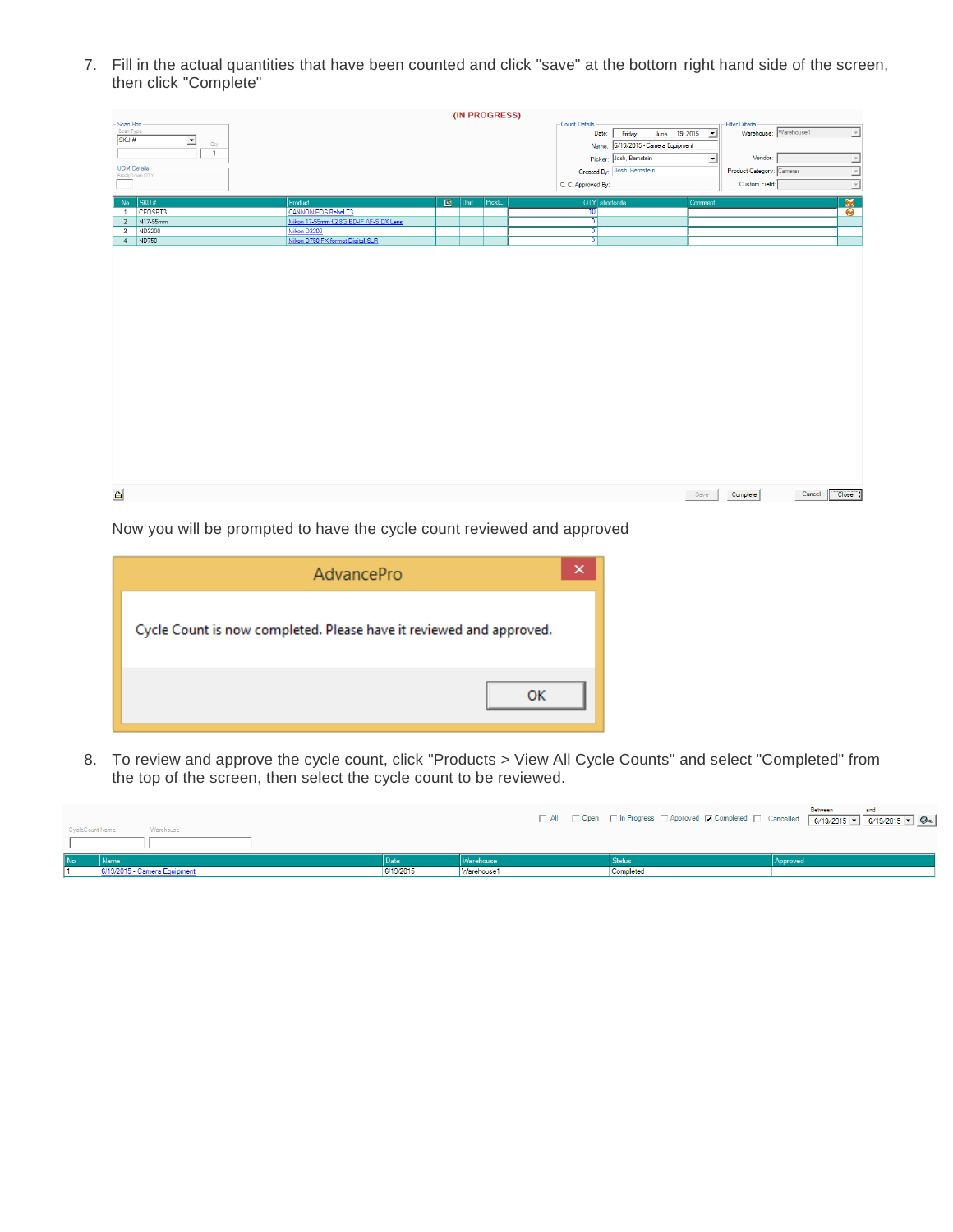9. Review the cycle count, comparing "On Hand" quantities with "QTY" entered during the cycle count, then click "Approve" to update the quantity in AdvancePro

|                               |                |                                         |               |       |                | (COMPLETE)     |              |                                                   |                               |                      |
|-------------------------------|----------------|-----------------------------------------|---------------|-------|----------------|----------------|--------------|---------------------------------------------------|-------------------------------|----------------------|
|                               |                |                                         |               |       |                |                |              | Count Details                                     | Filter Criteria               |                      |
| Scan Box<br>Scan Type<br>SKU# |                |                                         |               |       |                |                |              | Friday , June 19, 2015<br>Date:<br>$\overline{ }$ | Warehouse: Warehouse1         | $\overline{v}$       |
|                               | 그<br>City      |                                         |               |       |                |                |              | Name: 6/19/2015 - Camera Equipment                |                               |                      |
|                               | $\overline{1}$ |                                         |               |       |                |                |              | Picker: Josh, Bemstein<br>$\mathbf{v}$            | Vendor:                       | 릐                    |
|                               | - UOM Details  |                                         |               |       |                |                |              | Created By: Josh, Bernstein                       | Product Category: Cameras     |                      |
|                               | BreakDown QTY  |                                         |               |       |                |                |              |                                                   |                               | $\frac{1}{\sqrt{2}}$ |
|                               |                |                                         |               |       |                |                |              | C. C. Approved By:                                | Custom Field:                 |                      |
|                               | No SKU#        | Product                                 | <b>B</b> Unit | Pick. | On Hand        | Reserved       | PL QTY       | QTY shortcode                                     | Comment                       | $\frac{1}{2}$        |
|                               | 1 CEOSRT3      | <b>CANNON EOS Rebel T3</b>              |               |       | 12             | $\bullet$      | $\mathbf{0}$ | 10                                                |                               |                      |
|                               | 2 N17-55mm     | Nikon 17-55mm f/2.8G ED-IF AF-S DX Lens |               |       | $\overline{0}$ | $\overline{0}$ | 0            | ⊽                                                 |                               |                      |
|                               | 3 ND3200       | Nikon D3200                             |               |       | $\bullet$      | $\circ$        | οľ           | ᅁ                                                 |                               |                      |
|                               | $4$ ND750      | Nikon D750 FX-format Digital SLR        |               |       | 0              | 0              | οľ           | न                                                 |                               |                      |
|                               |                |                                         |               |       |                |                |              |                                                   |                               |                      |
|                               |                |                                         |               |       |                |                |              |                                                   |                               |                      |
|                               |                |                                         |               |       |                |                |              |                                                   |                               |                      |
|                               |                |                                         |               |       |                |                |              |                                                   |                               |                      |
|                               |                |                                         |               |       |                |                |              |                                                   |                               |                      |
|                               |                |                                         |               |       |                |                |              |                                                   |                               |                      |
|                               |                |                                         |               |       |                |                |              |                                                   |                               |                      |
|                               |                |                                         |               |       |                |                |              |                                                   |                               |                      |
|                               |                |                                         |               |       |                |                |              |                                                   |                               |                      |
|                               |                |                                         |               |       |                |                |              |                                                   |                               |                      |
|                               |                |                                         |               |       |                |                |              |                                                   |                               |                      |
|                               |                |                                         |               |       |                |                |              |                                                   |                               |                      |
|                               |                |                                         |               |       |                |                |              |                                                   |                               |                      |
|                               |                |                                         |               |       |                |                |              |                                                   |                               |                      |
|                               |                |                                         |               |       |                |                |              |                                                   |                               |                      |
|                               |                |                                         |               |       |                |                |              |                                                   |                               |                      |
|                               |                |                                         |               |       |                |                |              |                                                   |                               |                      |
|                               |                |                                         |               |       |                |                |              |                                                   |                               |                      |
|                               |                |                                         |               |       |                |                |              |                                                   |                               |                      |
|                               |                |                                         |               |       |                |                |              |                                                   |                               |                      |
|                               |                |                                         |               |       |                |                |              |                                                   |                               |                      |
|                               |                |                                         |               |       |                |                |              |                                                   |                               |                      |
|                               |                |                                         |               |       |                |                |              |                                                   |                               |                      |
|                               |                |                                         |               |       |                |                |              |                                                   |                               |                      |
| $\triangleq$                  |                |                                         |               |       |                |                |              | Save                                              | Complete<br>Cancel<br>Approve | Close                |
|                               |                |                                         |               |       |                |                | $\mathbf{A}$ |                                                   |                               |                      |

A printed report can be generated by clicking the print icon  $\left( \frac{f}{f}\right)$  at the bottom of the screen

|                                    | cycle count report    |                           |         |           |
|------------------------------------|-----------------------|---------------------------|---------|-----------|
| date: Friday, June 19, 2015        | (APPROVED)<br>status: |                           |         | 6/19/2015 |
| name: 6/19/2015 - Camera Equipment | warehouse: Warehouse1 | product category: Cameras |         |           |
| picker: Josh Bernstein             | vendor: N/A           |                           |         |           |
|                                    |                       |                           |         |           |
|                                    |                       |                           |         |           |
| $# no$ product                     | sku                   | gty scanned date          | comment |           |
| <b>CANNON EOS Rebel T3</b>         | CEOSRT3               | 10 Jun 19 2015 11:46A     |         |           |
| 2 Nikon D3200                      | ND3200                |                           |         |           |
| 3 Nikon D750 FX-format Digital SLR | <b>ND750</b>          |                           |         |           |

10. You will be prompted to confirm the stock update, click "Yes" to continue

| AdvancePro                                |  |
|-------------------------------------------|--|
| Press YES to continue with new quantities |  |
| No<br>Yes                                 |  |